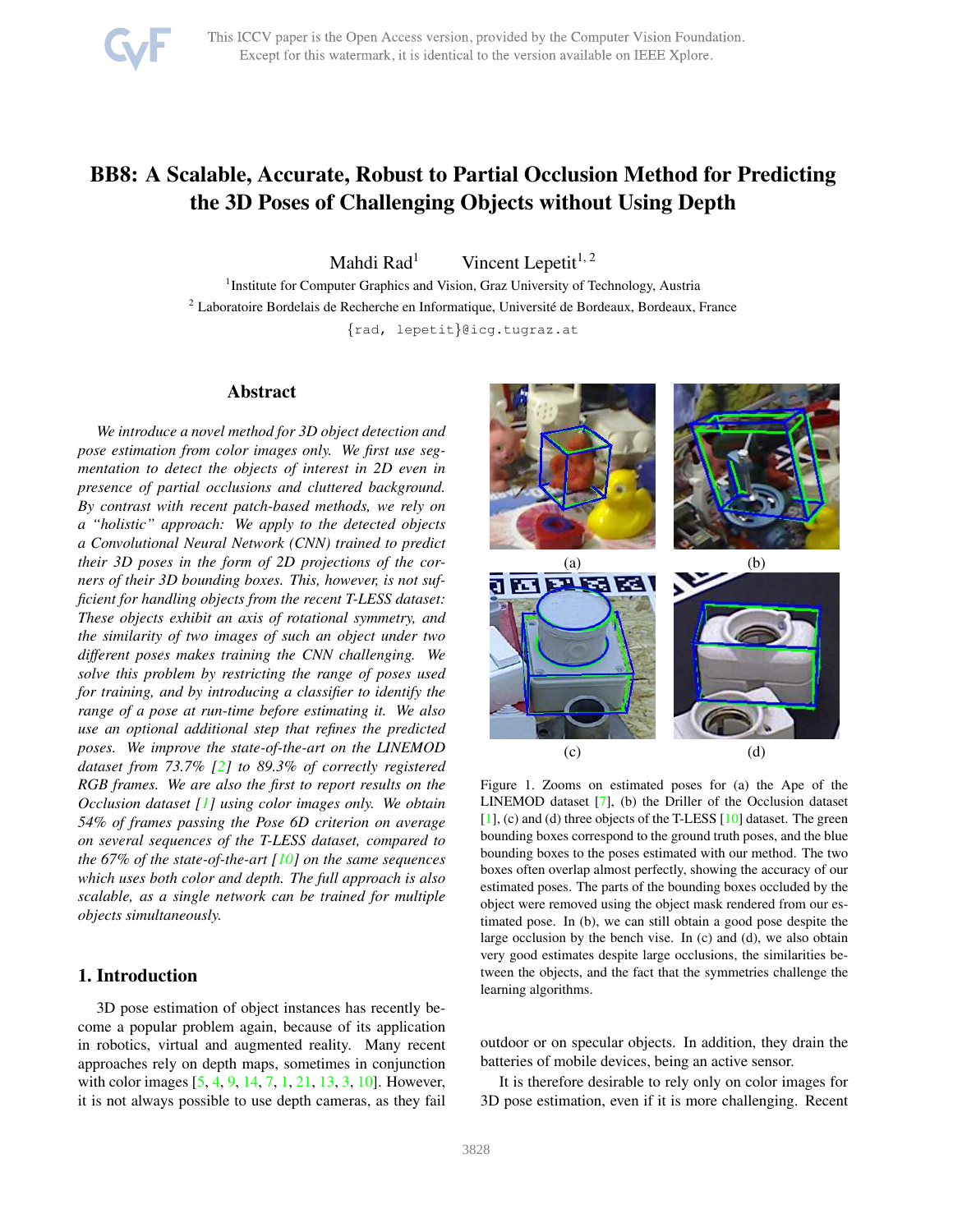<span id="page-1-0"></span>methods [\[1,](#page-8-1) [13,](#page-8-9) [2\]](#page-8-0) work by identifying the 'object coordinates' of the pixels, which are the pixels' 3D coordinates in a coordinate system related to the object [\[19\]](#page-8-11). The object 3D pose can then be estimated using a  $PnP$  algorithm from these 2D-3D correspondences. [\[3\]](#page-8-10) obtain similar correspondences by associating some pixels in selected parts of the object with virtual 3D points. However, obtaining these 2D-3D correspondences from local patches is difficult and the output is typically very noisy for these methods. A robust optimization is then needed to estimate the pose.

In this paper, we argue for a "holistic" approach, in the sense that we predict the pose of an object directly from its appearance, instead of identifying its individual surface points. As we will show, this approach provides significantly better results.

We first detect the target objects in 2D. We show that using object segmentation performs better for this task compared to a standard sliding window detector, in particular in presence of partial occlusion. We then apply a CNN to predict the 3D pose of the detected objects. While the predicted 3D pose can be represented directly by a translation and a rotation, we achieve better accuracy by using a representation similar to the one used in [\[3\]](#page-8-10) for object parts: We predict the 2D projections of the corners of the object's bounding box, and compute the 3D pose from these 2D-3D correspondences with a PnP algorithm. Compared to the object coordinate approaches the predictions are typically outlier-free, and no robust estimation is thus needed. Compared to the direct prediction of the pose, this also avoids the need for a meta-parameter to balance the translation and rotation terms.

Unfortunately, this simple approach performs badly on the recent and challenging T-LESS dataset. This dataset is made of manufactured objects that are not only similar to each other, but also have one axis of rotational symmetry. For example, the squared box of Fig.  $1(c)$  $1(c)$  has an angle of symmetry of 90° and the other object has an angle of symmetry of  $0^{\circ}$  since it is an object of revolution; Object #5 in Fig. [1\(](#page-0-0)d) is not perfectly symmetrical but only because of the small screw on the top face.

The approach described above fails on these objects because it tries to learn a mapping from the image space to the pose space. Since two images of a symmetrical object under two different poses look identical, the image-pose correspondence is in fact a one-to-many relationship. This issue is actually not restricted to our approach. For example, [\[2\]](#page-8-0), which relies on object coordinates, does not provide results on the Bowl object of the LINEMOD dataset, an object with an axis of symmetry: It is not clear which coordinates should be assigned to the 3D points of this object, as all the points on a circle orthogonal to the axis of symmetry have the same appearance.

To solve this problem, we train the method described

above using images of the object under rotation in a restricted range, such that the training set does not contain ambiguous images. In order to recover the object pose under a larger range of rotation, we train a classifer to tell under which range the object rotation is. Again, this is easy to do with a "holistic" approach, and this classifier takes an image of the entire object as input. As we will explain in more details, we can then always use the CNN trained on the restricted range to estimate any pose. In addition, we will show how to adapt this idea to handle "approximatively symmetrical" objects like Object #5. This approach allows us to obtain good performance on the T-LESS dataset.

Finally, we show that we can add an optional last step to refine the pose estimates by using the "feedback loop" proposed in [\[17\]](#page-8-12) for hand detection in depth images: We train a network to improve the prediction of the 2D projections by comparing the input image and a rendering of the object for the initial pose estimate. This allows us to improve even more our results on the LINEMOD and Occlusion datasets.

Our full approach, which we call BB8, for the 8 corners of the bounding box, is also very fast, as it only requires to apply Deep Networks to the input image a few times. In the remainder of the paper, we first discuss related work, describe our approach, and compare it against the state-ofthe-art on the three available datasets.

## 2. Related Work

The literature on 3D object detection is very large, thus we will focus only on recent works. Keypoint-based methods [\[16,](#page-8-13) [23\]](#page-8-14) were popular for a long time and perform well but only on very textured objects. The apparition of inexpensive 3D cameras favored the development of methods suitable for untextured objects: [\[5,](#page-8-3) [9\]](#page-8-5) rely on depth data only and use votes from pairs of 3D points and their normals to detect 3D objects. [\[14\]](#page-8-6) uses a decision tree applied to RGB-D images to simultaneously recognize the objects and predict their poses. [\[7,](#page-8-7) [24\]](#page-8-15) consider a template-based representation computed from RGB-D or RGB data, which allows for large scale detection [\[11\]](#page-8-16). However, this template approach is sensitive to partial occlusions.

To tackle clutter and partial occlusions, [\[1\]](#page-8-1) and [\[21\]](#page-8-8) rely on local patches recognition performed with Random Forests. In particular, [\[1\]](#page-8-1) considers '3D object coordinates': A Random Forest is trained to predict the 3D location in the object coordinate system of each image location. The prediction of this forest is integrated in an energy function together with a term that compares the depth map with a rendering of the object and a term that penalizes pixels that lie on the object rendering but predicted by the forest to not be an object point. This energy function is optimized by a RANSAC procedure. [\[13\]](#page-8-9) replaces this energy function by an energy computed from the output of a CNN trained to compare observed image features and features computed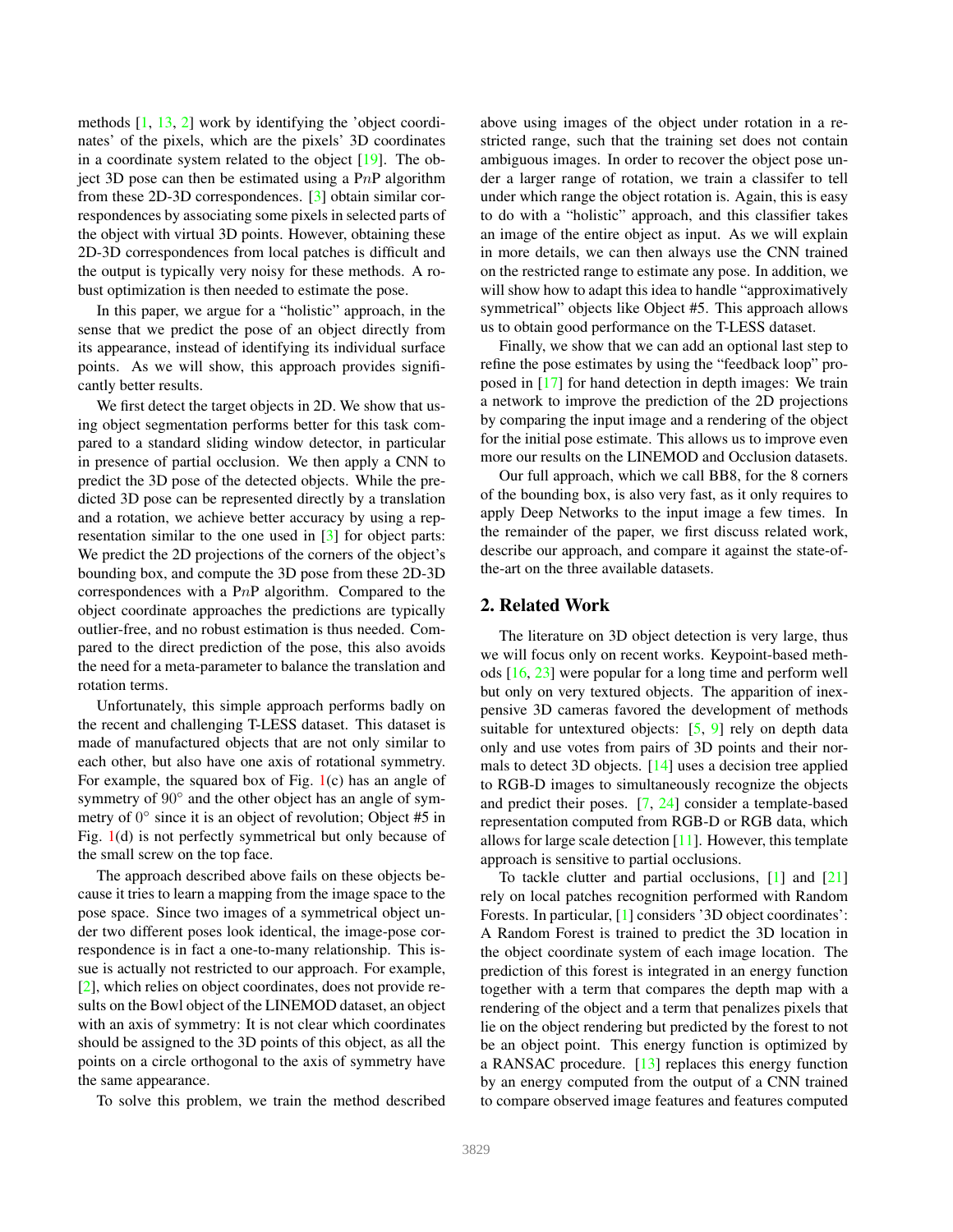<span id="page-2-3"></span>from a 3D rendering of the potentially detected object. This makes the approach very robust to partial occlusions.

These works, however, are designed for RGB-D data. [\[2\]](#page-8-0) extends this work and relies on RGB data only, as we do. They use Auto-Context [\[22\]](#page-8-17) to obtain better predictions from the Random Forests, estimate a distribute over the object coordinates to handle the prediction uncertainties better, and propose a more sophisticated RANSAC-like method that scales with the number of objects. This results in an efficient and accurate method, however, robustness to partial occlusions are not demonstrated.

 $[3]$  is related to  $[1, 21, 2]$  $[1, 21, 2]$  $[1, 21, 2]$  $[1, 21, 2]$  but focuses on providing sparse 2D-3D correspondences from reliable object parts. Unfortunately, it provides results on its own dataset only, not on more broadly available datasets.

Like us, [\[12\]](#page-8-18) relies on a CNN to directly predict a 3D pose, but in the form of a translation and a rotation. It considers camera relocalisation in urban environment rather than 3D object detection, and uses the full image as input to the CNN. By predicting the 2D projections of the corners of the bounding box, we avoid the need for a meta-parameter to balance the position and orientation errors. As shown in our experiments, the pose appears to be more accurate when predicted in this form. Intuitively, this should not be surprising, as predicting 2D locations from a color images seems easier than predicting a 3D translation and a quaternion, for example.

[\[6\]](#page-8-19) also uses a CNN to predict the 3D pose of generic objects but from RGB-D data. It first segments the objects of interest to avoid the influence of clutter. We tried segmenting the objects before predicting the pose as well, however, this performed poorly on the LINEMOD dataset, because the segmented silhouttes were not very accurate, even with state-of-the-art segmentation methods.

In summary, our method appears to be one of the first to deal with RGB data only to detect 3D objects and estimate their poses on recent datasets. As we will show in the experiments, it outperforms the accuracy of the state-of-theart [\[2\]](#page-8-0) by a large margin.

## 3. Proposed Approach

In our approach, we first find the objects in 2D, we obtain a first estimate of the 3D poses, including objects with a rotational symmetry, and we finally refine the initial pose estimates. We describe each step in this section.

### <span id="page-2-2"></span>3.1. Localizing the Objects in 2D

We first identify the 2D centers of the objects of interest in the input images. We could use a standard 2D object detector, but we developed an approach based on segmentation that resulted in better performance as it can provide accurate locations even under partial occlusions. Compared to our initial tests using a sliding window, this ap-



<span id="page-2-0"></span>Figure 2. Object localization using our segmentation approach: (a) The input image is resized to  $512 \times 384$  and split into regions of size  $128 \times 128$ . (b) Each region is first segmented into a binary mask of  $8 \times 8$  for each possible object o. (c) Only the largest component is kept if several components are present, the active locations are segmented more finely. (d) The centroid of the final segmentation is used as the 2D object center.

proach improved our 2D detection results from about 75% to 98.8% correct detection rate based on a IoU of 0.5. We only need a low resolution segmentation and thus do not need a hourglass-shaped architecture [\[15\]](#page-8-20), which makes our segmentation more efficient.

As shown in Fig. [2,](#page-2-0) our approach performs a two-level coarse-to-fine object segmentation. For each level, we train a single network for all the objects. The first network is obtained by replacing the last layer of VGG [\[20\]](#page-8-21) by a fully connected layer with the required number of output required by each step, and fine-tune it. The second network has a simple, *ad hoc* architecture.

More exactly, the first network is trained to provide a very low resolution binary segmentation of the objects given an image region J of size  $128 \times 128$  by minimizing the following objective function:

$$
\sum_{(J,S,o)\in\mathcal{T}_s} \|(f^1_{\phi}(J))[o]-S\|^2, \tag{1}
$$

where  $\mathcal{T}_s$  is a training set made of image regions  $J$ , and the corresponding segmentations S for object o,  $(f_{\phi}^1(J))[o]$ is the output of network  $f^1_{\phi}$  for region J and object o.  $\phi$ denotes the network's parameters, optimized during training. For the LINEMOD and Occlusion datasets, there is at most one object for a given region  $J$ , but more objects can be present for the T-LESS dataset. At run-time, to get the segmentations, we compute:

<span id="page-2-1"></span>
$$
s_{1,o}(J) = (f_{\phi}^1(J))[o] > \tau_1 , \qquad (2)
$$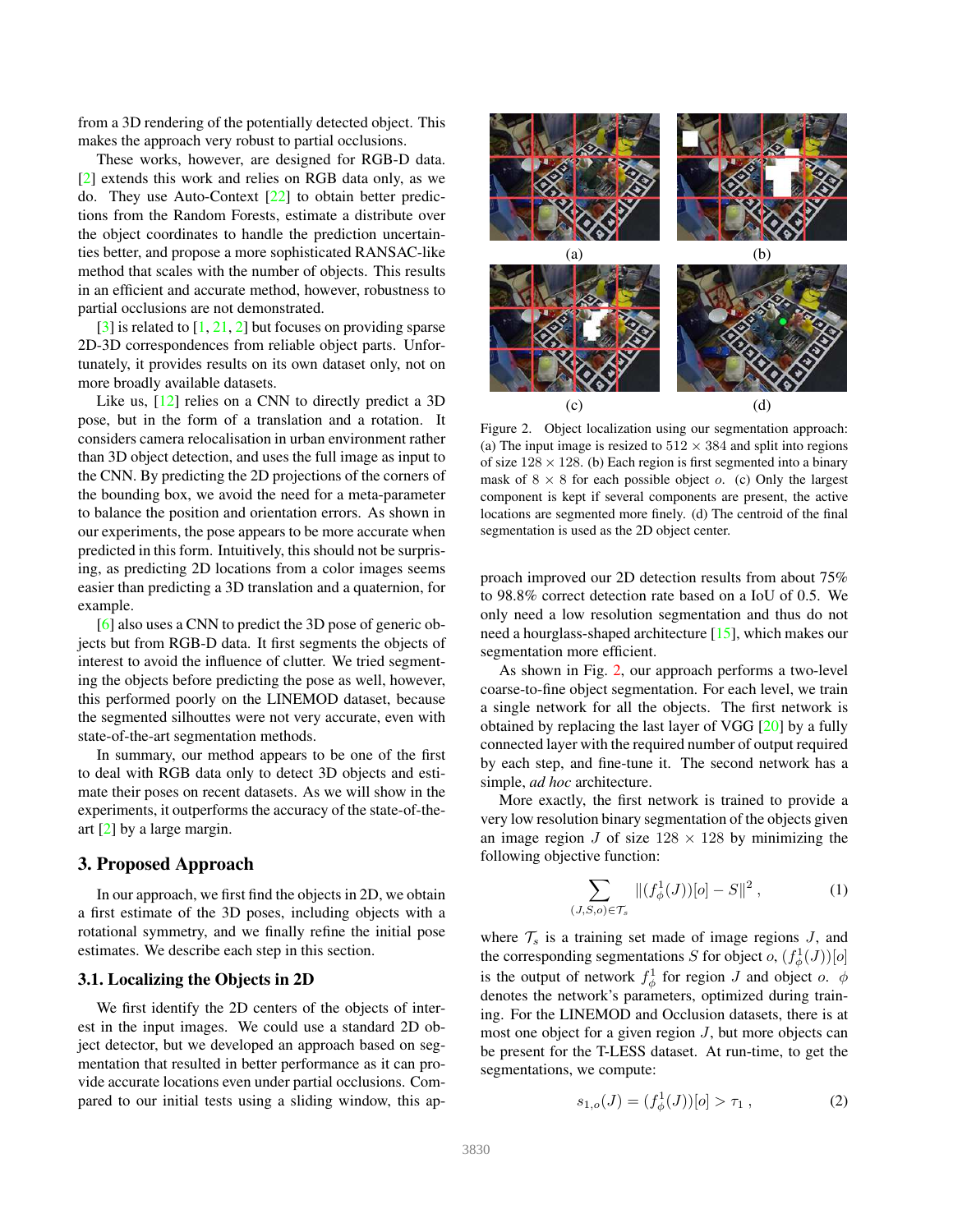<span id="page-3-3"></span>where  $s_{1,o}$  is a  $8 \times 8$  binary segmentation of J for object o, and  $\tau_1$  is a threshold used to binarize the network's output. To obtain a binary segmentation for the full input image, we split this image into regions and compute the  $s_{1,o}$  for each region.

This gives us one binary segmentation  $S_{1,o}$  for the full input image, and each possible object. This usually results in a single connected component per visible object; if several components are present, we keep only the largest one for each object. If the largest component in a segmentation  $S_{1,o}$  is small, object *o* is likely not visible. For the remaining object(s), we refine the shape of the largest component by applying a second network to each  $16 \times 16$  image patch P that corresponds to an active location in  $S_1$ :

$$
s_{2,o}(P) = (f_{\psi}^2(P))[o] > \tau_2 , \qquad (3)
$$

using notations similar to the ones in Eq. [\(2\)](#page-2-1). Since the input to  $f^2_\psi(P)$  has a low resolution, we do not need a complex network such as VGG [\[20\]](#page-8-21), and we use a much simpler architecture with 2 convolutional layers and 2 pooling layers. We finally obtain a segmentation  $S_{2,o}$  with resolution  $64 \times 48$  for the full input image and each visible object o. We therefore get the identities  $o$  of the visible object(s), and for these objects, we use the segmentation centroids as their 2D centers, to compute the 3D poses of the objects as described below.

## 3.2. Predicting the 3D Pose

We predict the 3D pose of an object by applying a Deep Network to an image window W centered on the 2D object center estimated as described in the previous section. As for the segmentation, we use VGG  $[20]$  as a basis for this network. This allows us to handle all the objects of the target dataset with a single network.

It is possible to directly predict the pose in the form of a 3-vector and an exponential map for example, as in [\[12\]](#page-8-18). However, a more accurate approach was proposed in [\[3\]](#page-8-10) for predicting the poses of object parts. To apply it here, we minimize the following cost function over the parameters Θ of network  $g_{\Theta}$ :

<span id="page-3-1"></span>
$$
\sum_{(W,\mathbf{e},\mathbf{t},o)\in\mathcal{T}}\sum_{i} \|\text{Proj}_{\mathbf{e},\mathbf{t}}(\mathbf{M}_i^o) - m_i((g_{\Theta}(W))[o])\|^2 \,,\tag{4}
$$

where  $\mathcal T$  is a training set made of image windows W containing object  $o$  under a pose defined by an exponential map e and a 3-vector t. The  $M_i^o$  are the 3D coordinates of the corners of the bounding box of object  $o$  in the object coordinate system. Proj<sub>e,t</sub>  $(M)$  projects the 3D point M on the image from the pose defined by e and t.  $m_i((g_{\Theta}(W))[o])$ returns the two components of the output of  $g_{\Theta}$  corresponding to the predicted 2D coordinates of the  $i$ -th corner for object o.



<span id="page-3-2"></span>Figure 3. Handling Objects with a symmetry of rotation: Object #5 of T-LESS has an angle of symmetry  $\alpha$  of 180 $^{\circ}$ , if we ignore the small screw and electrical contact. If we restrict the range of poses in the training set between  $0^{\circ}$  (a) and  $180^{\circ}$  (b), pose estimation still fails for test samples with an angle of rotation close to  $0^{\circ}$  modulo 180<sup>°</sup> (c). Our solution is to restrict the range during training to be between  $0^\circ$  and  $90^\circ$ . We use a classifier to detect if the pose in an input image is between  $90^\circ$  and  $180^\circ$ . If this is the case (d), we mirror the input image (e), and mirror back the predicted projections for the corners (f).

At run-time, the segmentation gives the identity and the 2D locations of the visible object(s) o. The 3D pose can then be estimated for the correspondences between the 3D points  $\mathbf{M}_i^o$  and the predicted  $m_i((g_{\Theta}(W))[o])$  using a PnP algorithm. Other 3D points could be used here, however, the corners of the bounding box are a natural choice as they frame the object and are well spread in space  $<sup>1</sup>$  $<sup>1</sup>$  $<sup>1</sup>$ .</sup>

## 3.3. Handling Objects with an Axis of Symmetry

If we apply the method described so far to the T-LESS dataset, the performances are significantly lower than the performances on the LINEMOD dataset. As mentioned in the introduction, this is because training images  $W$  in Eq. [\(4\)](#page-3-1) for the objects of this dataset can be identical while having very different expected predictions  $\text{Proj}_{e,t}(\mathbf{M}_i^o)$ , because of the rotational symmetry of the objects.

We first remark that for an object with an angle of symmetry  $\alpha$ , its 3D rotation around its axis of symmetry can be defined only modulo  $\alpha$ , not  $2\pi$ . For an object with an angle of symmetry  $\alpha$ , we can therefore restrict the poses used for training to the poses where the angle of rotation around the symmetry axis is within the range  $[0; \alpha]$ , to avoid the ambiguity between images. However, this solves our problem only partially: Images at one extremity of this range

<span id="page-3-0"></span><sup>&</sup>lt;sup>1</sup>The bounding boxes shown in the figures of this paper were obtained by projecting the 3D bounding box given the recovered poses, not directly from the output of  $g_{\Theta}$ .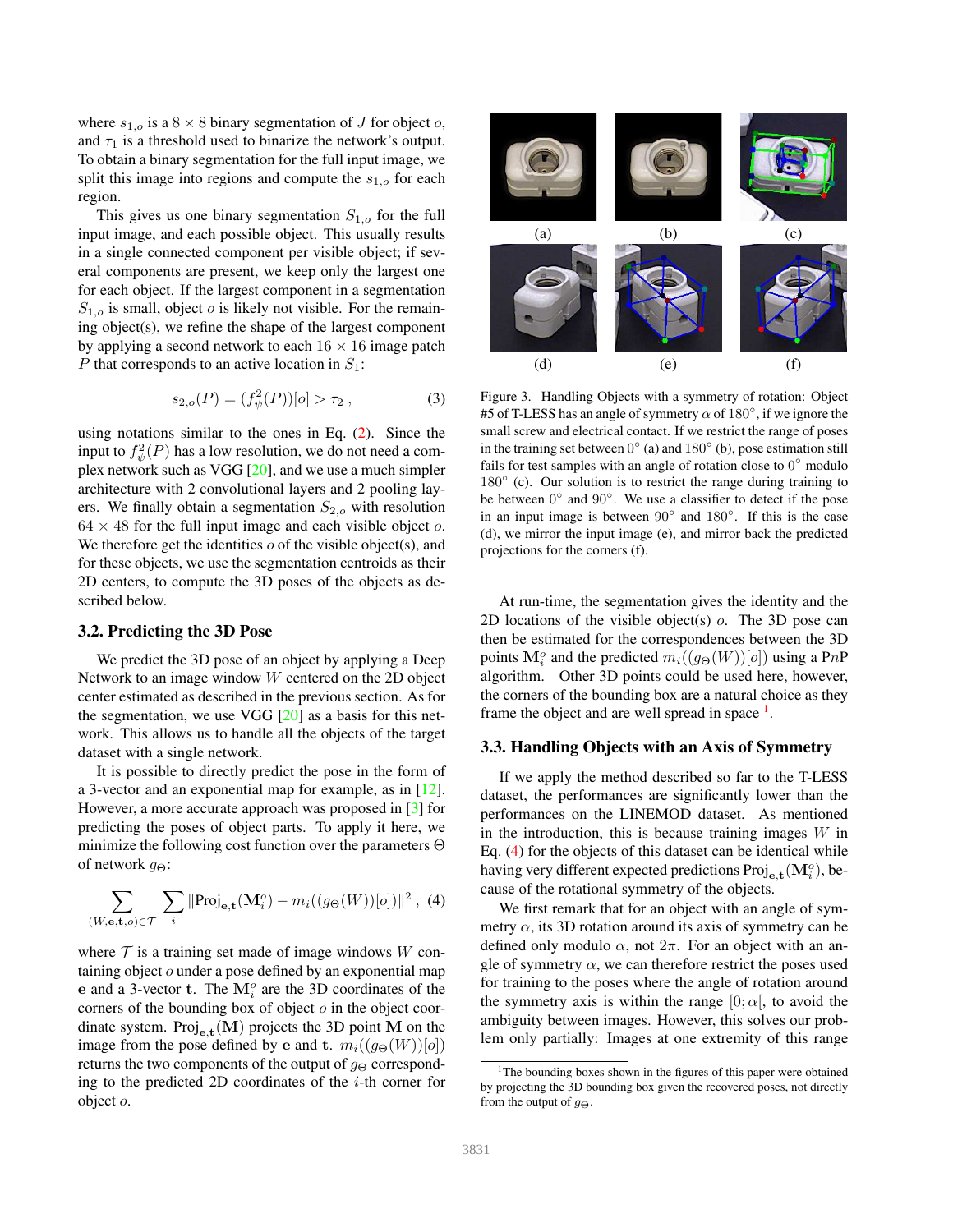<span id="page-4-2"></span>of poses and the images at the other extremity, while not identical, still look very similar. As a result, for input images with an angle of rotation close to 0 modulo  $\alpha$ , the pose prediction can still be very bad, as illustrated in Fig. [3.](#page-3-2)

To explain our solution, let us first denote by  $\beta$  the rotation angle, and introduce the intervals  $r_1 = [0; \alpha/2]$  and  $r_2 = [\alpha/2; \alpha]$ . To avoid ambiguity, we restrict  $\beta$  to be in  $r_1$  for the training images used in the optimization problem of Eq. [\(4\)](#page-3-1). The drawback is of course that, without doing anything else, we would not be able to estimate the poses when  $\beta$  is in  $r_2$ .

We therefore introduce a CNN classifier  $k(\cdot)$  to predict at run-time if  $\beta$  is in  $r_1$  or  $r_2$ : If  $\beta$  is in  $r_1$ , we can estimate the pose as before; If  $\beta$  is in  $r_2$ , one option would be to apply another  $g_{\Theta}(\cdot)$  network trained for this range.

However, it is actually possible to use the same network  $g_{\Theta}(\cdot)$  for both  $r_1$  and  $r_2$ , as follows. If the classifier predicts that  $\beta$  in in  $r_2$ , we mirror the input image W: As illustrated in Fig.  $3(e)$  $3(e)$ , the object appears in the mirror image with a rotation angle equal to  $\alpha - \beta$ , which is in  $r_1$ . Therefore we can apply  $g_{\Theta}(\cdot)$  to the mirrored W. To obtain the correct pose, we finally mirror back the projections of the corners predicted by  $g_{\Theta}(\cdot)$ . We currently consider the case where the axis of symmetry is more or less vertical in the image, and mirror the image from left to right. When the axis is closer to be horizontal, we should mirror the image from top to bottom.

Objects of revolution are a special and simpler case: since their angle of symmetry is  $0^\circ$ , we predict their poses under the same angle of rotation. For training the pose predictor  $q_{\Theta}(\cdot)$ , we use the original training images with angles of rotation in  $r_1$ , and mirror the training images with angles of rotation in  $r_2$ .

Handling Objects that are 'Not Exactly Symmetrical' As mentioned in the introduction, some objects of the T-LESS dataset are only approximately symmetrical, such as Object #5 in Fig. [1\(](#page-0-0)d). The small details that make the object not perfectly symmetrical, however, do not help the optimization problem of Eq. [\(4\)](#page-3-1), but we would still like to predict the pose of this object.

In the case of Object #5, we consider 4 regions instead of 2:  $r_1 = [0; \pi/2], r_1 = [\pi/2; \pi], r_3 = [\pi; 3\pi/2],$  and  $r_4 = \left[\frac{3\pi}{2}; \frac{2\pi}{\pi}\right]$ , and we train the classifier  $k(\cdot)$  to predict in which of these four regions the angle of rotation  $\beta$  is. If  $\beta \in r_2$  or  $\beta \in r_4$ , we mirror the image before computing the pose as before. Then, if  $\beta \in r_3$  or  $\beta \in r_4$ , we still have to add  $\pi$  to the angle of rotation of the recovered pose to get an angle between 0 and  $2\pi$ .

#### 3.4. Refining the Pose

We also introduce an optional additional stage to improve the accuracy of the pose estimates inspired by [\[17\]](#page-8-12).



<span id="page-4-0"></span>Figure 4. Refining the pose. Given a first pose estimate, shown by the blue bounding box (a), we generate a binary mask (b) or a color rendering (c) of the object. Given the input image and this mask or rendering, we can predict an update that improves the object pose, shown by the red bounding box (d).

As illustrated in Fig. [4,](#page-4-0) we train another CNN that predicts an update to improve the pose. Because this CNN takes 4 or 6 channels as input, it is not clear how we can use VGG, as we did for the previously introduced networks, and we use here one CNN per object. However, this stage is optional, and without it, we already outperform the-state-of-the-art. The first image is the image window W as for  $g_{\Theta}(\cdot)$ . The second image depends on the current estimate of the pose: While [\[17\]](#page-8-12) generates a depth map with a deep network, we render (using OpenGL) either a binary mask or a color rendering of the target object as seen from this current estimate. More formally we train this CNN by minimizing:

$$
\sum_{(W,\mathbf{e},\mathbf{t})\in\mathcal{T}}\;\sum_{(\hat{\mathbf{e}},\hat{\mathbf{t}})\in\mathcal{N}(\mathbf{e},\mathbf{t})}\;\sum_i \|\text{Proj}_{\mathbf{e},\mathbf{t}}(\mathbf{M}_i^o)-\text{Proj}_{\hat{\mathbf{e}},\hat{\mathbf{t}}}(\mathbf{M}_i^o)-\\\quad m_i(h_\mu(W,\text{Render}(\hat{\mathbf{e}},\hat{\mathbf{t}})))\|^2\,,
$$
(5)

where  $h_{\mu}$  denotes the CNN,  $\mu$  its parameters;  $\mathcal{N}(\mathbf{e}, \mathbf{t})$  is a set of poses sampled around pose  $(e, t)$ , and Render $(e, t)$  a function that returns a binary mask, or a color rendering, of the target object seen from pose  $(e, t)$ .

At run-time, given a current estimate of the object pose represented by the projections of the corners  $\hat{v}$  =  $[\dots \hat{m_i}^\dagger \dots]^\top$ , and the corresponding parameterisation  $(\hat{\mathbf{e}}, \hat{\mathbf{t}})$ , we can update this estimate by invoking  $h_{\mu}(\cdot)$ :

$$
\hat{\mathbf{v}} \leftarrow \hat{\mathbf{v}} + h_{\mu}(W, \text{Render}(\hat{\mathbf{e}}, \hat{\mathbf{t}}))\,. \tag{6}
$$

#### <span id="page-4-1"></span>3.5. Generating Training Images

In Section [4,](#page-5-0) we will compare our method to the stateof-the art for 3D object detection in color images [\[2\]](#page-8-0), and like them, for each of 15 objects of the LINEMOD dataset, we use 15% of the images for training and use the rest for testing. The training images are selected as in [\[2\]](#page-8-0), such that relative orientation between them should be larger than a threshold. We also tried a random selection, and there was only a slight drop in performance, for some objects only. The selection method thus does not seem critical. The T-LESS dataset provides regularly sampled training images.

As shown in Fig. [5,](#page-5-1) we also use a similar method as  $[2]$ to augment the training set: We extract the objects' silhouettes from these images, which can be done as the ground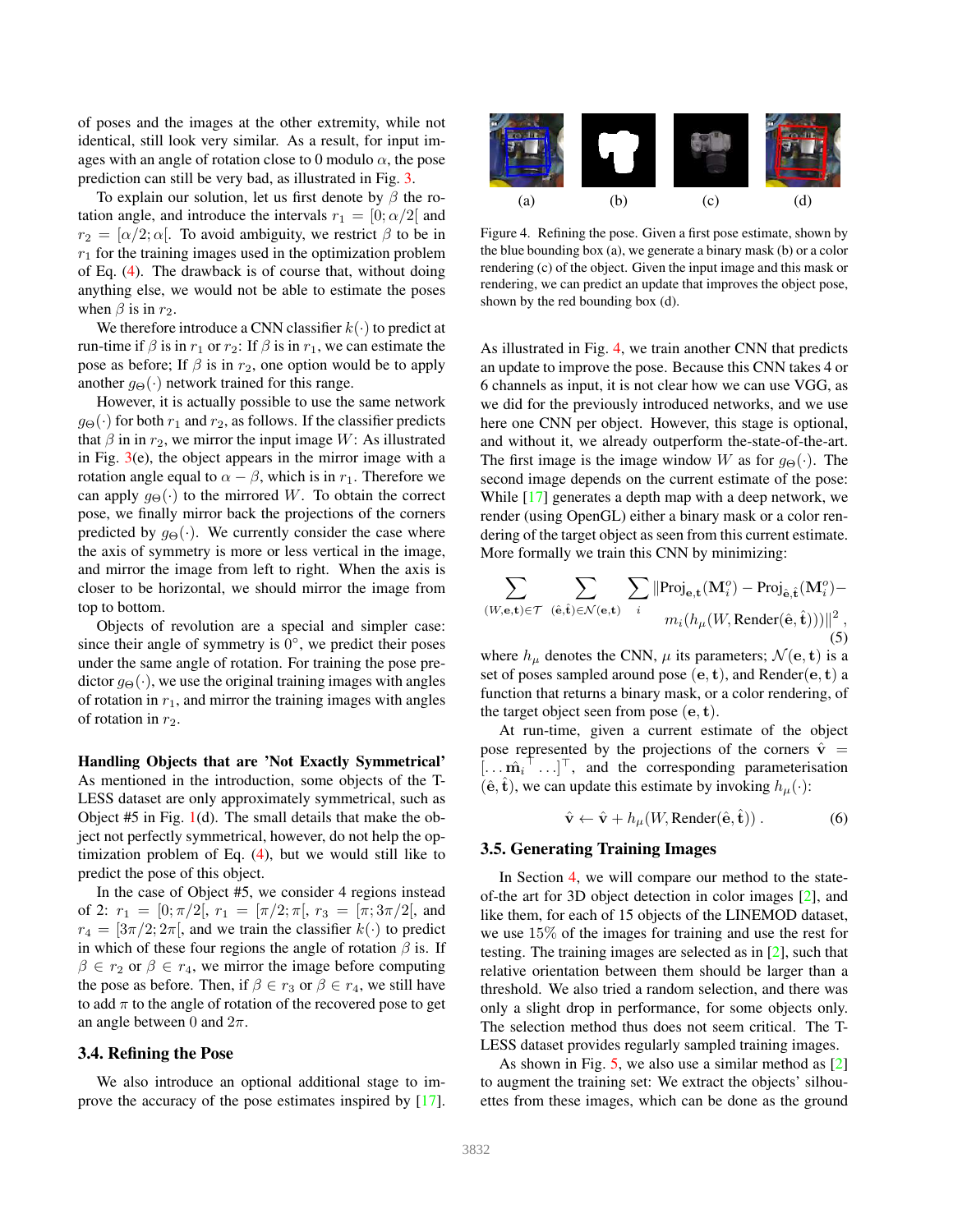<span id="page-5-3"></span>

<span id="page-5-1"></span>Figure 5. Two generated training images for different objects from the LINEMOD dataset [\[7\]](#page-8-7). The object is shifted from the center to handle the inaccuracy of the detection method, and the background is random to make sure that the network  $g_{\Theta}$  cannot exploit the context specific to the dataset.

truth poses and the objects' 3D models are available. Note that this means the results are not influenced by the scene context, which makes the pose estimation more difficult.

To be robust to clutter and scale changes, we scale the segmented objects by a factor of  $s \in [0.8, 1.2]$ , and change the background by a patch extracted from a randomly picked image from the ImageNet dataset [\[18\]](#page-8-22). Moreover, the object is shifted by some pixels from the center of the image window in both  $x$  and  $y$  directions. This helps us to handle small object localization errors made during detection.

## <span id="page-5-0"></span>4. Experiments

In this section, we present and discuss the results of our evaluation. We first describe the three evaluation metrics used in the literature and in this paper. We evaluate our method on all the possible datasets with color images for instance 3D detection and pose estimation we are aware of: the LINEMOD  $[7]$ , Occlusion  $[1]$ , and T-LESS  $[10]$ datasets.

## 4.1. Evaluation Metrics

As in [\[2\]](#page-8-0), we use the percentage of correctly predicted poses for each sequence and each object, where a pose is considered correct if it passes the tests presented below.

2D Projections [\[2\]](#page-8-0) This is a metric suited for applications such as augmented reality. A pose is considered correct if the average of the 2D distances between the projections of the object's vertices from the estimated pose and the ground truth pose is less than 5 pixels.

6D Pose [\[8\]](#page-8-23) With this metric, a pose is considered correct if the average of the 3D distances between the transformed of the object's vertices

$$
\frac{1}{|\mathcal{V}|} \sum_{\mathbf{M} \in \mathcal{V}} || \text{Tr}_{\hat{\mathbf{e}}, \hat{\mathbf{t}}}(\mathbf{M}) - \text{Tr}_{\bar{\mathbf{e}}, \bar{\mathbf{t}}}(\mathbf{M}) ||_2 \tag{7}
$$

| Sequence          | Direct | BB   | Mask Ref. | RGB Ref. |
|-------------------|--------|------|-----------|----------|
| Ape $(*)$         | 91.2   | 96.2 | 97.5      | 97.7     |
| <b>Bench Vise</b> | 61.3   | 80.2 | 90.1      | 91.5     |
| Camera            | 43.1   | 82.8 | 82.5      | 86.3     |
| Can               | 62.5   | 85.8 | 90.2      | 91.5     |
| $Cat (*)$         | 93.1   | 97.2 | 98.6      | 98.6     |
| Driller $(*)$     | 46.5   | 77.6 | 83.4      | 83.6     |
| Duck              | 67.9   | 84.6 | 94.0      | 94.1     |
| Egg Box           | 68.2   | 90.1 | 92.0      | 93.2     |
| Glue              | 69.3   | 93.5 | 94.2      | 95.8     |
| Hole Puncher      | 78.2   | 91.7 | 95.2      | 97.4     |
| <b>Iron</b>       | 64.5   | 79.0 | 79.5      | 85.0     |
| Lamp              | 50.4   | 79.9 | 83.6      | 83.5     |
| Phone             | 46.9   | 80.0 | 85.6      | 88.9     |
| average           | 64.9   | 85.4 | 89.7      | 91.3     |

<span id="page-5-2"></span>Table 1. Evaluation using the 2D Projections metric of using the 2D projections of the bounding box ('BB'), compared to the direct prediction of the pose ('Direct'), and of the refinement methods. For this evaluation, we used the ground truth 2D object center to avoid the influence of the detection. For the objects marked with a (\*), we optimize the value of the weight balancing the rotation and translation terms on the test set, giving an advantage to the 'Direct' pose method. For the other objects, we used the value that is optimal for both the Ape and the Driller.

is less than  $10\%$  of the object's diameter. V is the set of the object's vertices,  $(\hat{\mathbf{e}}, \hat{\mathbf{t}})$  the estimated pose and  $(\bar{\mathbf{e}}, \bar{\mathbf{t}})$  the ground truth pose, and  $Tr_{e,t}(\cdot)$  a rigid transformation by rotation e, translation t. For the objects with ambigious poses due to symmetries, [\[8\]](#page-8-23) replaces this measure by:

$$
\frac{1}{|\mathcal{V}|}\sum_{\mathbf{M}_1\in \mathcal{V}}\min_{\mathbf{M}_2\in \mathcal{V}}\|\text{Tr}_{\hat{\mathbf{e}},\hat{\mathbf{t}}}(\mathbf{M}_1)-\text{Tr}_{\bar{\mathbf{e}},\bar{\mathbf{t}}}(\mathbf{M}_2)\|_2\;.\qquad (8)
$$

5cm 5<sup>°</sup> Metric [\[19\]](#page-8-11) With this metric, a pose is considered correct if the translation and rotation errors are below 5cm and 5◦ respectively.

#### 4.2. Contributions of the Different Steps

The columns 'BB', 'Mask Ref.', and 'RGB Ref.' of Table [1](#page-5-2) compare the results of our method before and after two iterations of refinement, using either a binary mask or a color rendering. For this evaluation, we used the ground truth 2D object center to avoid the influence of the detection. Using refinement improves the results on average by 4.5% and 6.3% for the mask and color rendering respectively. Using a color rendering systematically yields the best results, but using the binary mask yields already a significant improvement, showing that an untextured model can be used.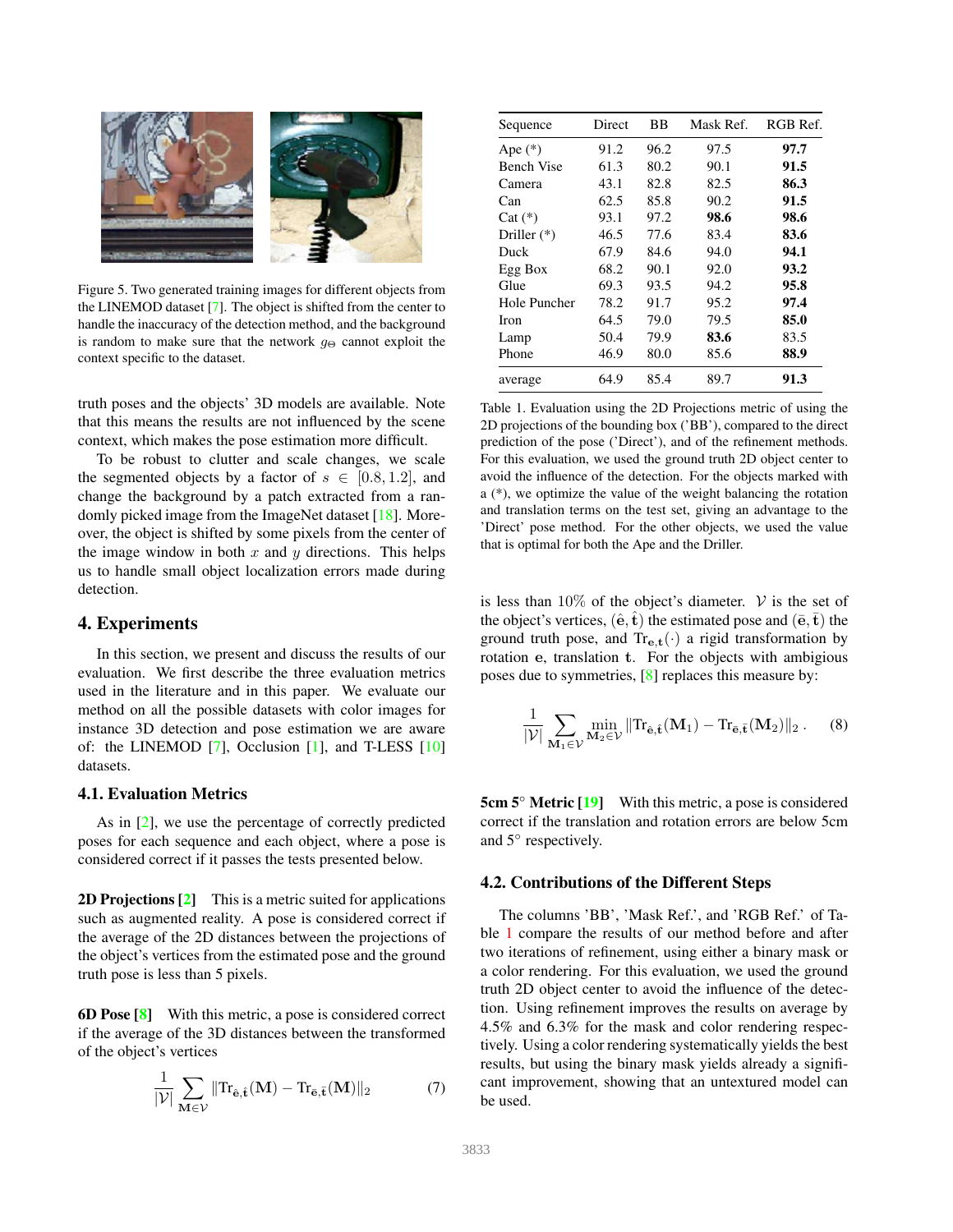<span id="page-6-1"></span>

| Metric    |                   | 2D Projection |        |                   | 6D Pose |                   | $5cm\,5^{\circ}$ |
|-----------|-------------------|---------------|--------|-------------------|---------|-------------------|------------------|
| Sequence  | $\lceil 2 \rceil$ | w/o           | w/Ref. | $\lceil 2 \rceil$ | w/Ref.  | $\lceil 2 \rceil$ | w/Ref.           |
| Ape       | 85.2              | 95.3          | 96.6   | 33.2              | 40.4    | 34.4              | 80.2             |
| Bench Vi. | 67.9              | 80.0          | 90.1   | 64.8              | 91.8    | 40.6              | 81.5             |
| Camera    | 58.7              | 80.9          | 86.0   | 38.4              | 55.7    | 30.5              | 60.0             |
| Can       | 70.8              | 84.1          | 91.2   | 62.9              | 64.1    | 48.4              | 76.8             |
| Cat       | 84.2              | 97.0          | 98.8   | 42.7              | 62.6    | 34.6              | 79.9             |
| Driller   | 73.9              | 74.1          | 80.9   | 61.9              | 74.4    | 54.5              | 69.6             |
| Duck      | 73.1              | 81.2          | 92.2   | 30.2              | 44.3    | 22.0              | 53.2             |
| Egg Box   | 83.1              | 87.9          | 91.0   | 49.9              | 57.8    | 57.1              | 81.3             |
| Glue      | 74.2              | 89.0          | 92.3   | 31.2              | 41.2    | 23.6              | 54.0             |
| Hole P.   | 78.9              | 90.5          | 95.3   | 52.8              | 67.2    | 47.3              | 73.1             |
| Iron      | 83.6              | 78.9          | 84.8   | 80.0              | 84.7    | 58.7              | 61.1             |
| Lamp      | 64.0              | 74.4          | 75.8   | 67.0              | 76.5    | 49.3              | 67.5             |
| Phone     | 60.6              | 77.6          | 85.3   | 38.1              | 54.0    | 26.8              | 58.6             |
| average   | 73.7              | 83.9          | 89.3   | 50.2              | 62.7    | 40.6              | 69.0             |
| Bowl      |                   | 97.0          | 98.9   |                   | 60.0    |                   | 90.9             |
| Cup       |                   | 93.4          | 94.8   |                   | 45.6    |                   | 58.4             |

<span id="page-6-0"></span>Table 2. Comparison between [\[2\]](#page-8-0) and our method without and with RGB Refinement using our segmentation-based method to obtain the 2D object centers on the LINEMOD dataset. [\[2\]](#page-8-0) does not provide results for the Bowl and the Cup, hence for the sake of comparison the average is taken over the first 13 objects.

#### 4.3. The LINEMOD Dataset: Comparison with [\[2\]](#page-8-0)

Table [2](#page-6-0) compares our BB8 method with and without RGB refinement against the one presented in [\[2\]](#page-8-0) on the LINEMOD dataset. Because of lack of space, we provide the results without refinement only for the 2D Projection metric, however, the results for the other metrics are comparable. For this evaluation, we used the results of our detection method presented in Section [3.1,](#page-2-2) *not* the ground truth 2D object center. Our method outperforms [\[2\]](#page-8-0) by a large margin: 15.6% for 2D Projection, 12.6% for 6D Pose and 28.4% for the  $5cm\,5^{\circ}$  metric.

Fig. [7](#page-7-0) shows qualitative results for our method on this dataset. For most of the images, the two bounding boxes, for the ground truth pose and for the pose we estimate, overlap almost perfectly.

## 4.4. The Occlusion Dataset: Robustness to Partial **Occlusions**

The Occlusion dataset was created by [\[1\]](#page-8-1) from the LINEMOD dataset. The partial occlusions make it significantly more difficult, and to the best of our knowledge, the only published results use both color and depth data. [\[2\]](#page-8-0) provide results using only color images, but limited to 2D detection, not 3D pose estimation.

We only use images from the LINEMOD dataset to generate our training images by using the approach explained in Section [3.5,](#page-4-1) except that we also randomly superimpose objects extracted from the other sequences to the target ob-



Figure 6. Performance on the Occlusion dataset [\[1\]](#page-8-1). Top: Percentages of correctly estimated poses as a function of the distance threshold of the 2D projections metric for 'BB8' on the Occlusion dataset. For a 15px threshold, about 80% of the frames are correctly registered, and about 90% for a 20px threshold. Bottom: Two registered frames for the Driller with a 15px and 20px error respectively.

ject to be robust to occlusions. We *do not* use any image of the test sequence to avoid having occlusions similar to the ones presented in the test sequence.

Although all the poses in the test sets are not visible in the training sequences, we can estimate accurate poses with a 2D Projection error lower than 15px for about 80% of the frames for these seven objects. We do not report the performance of our method for the Eggbox, as more than 70% of close poses are not seen in the training sequence. Some qualitative results are shown in the second row of Fig. [7.](#page-7-0) To the best of our knowledge, we are the first to present results on this dataset using color images only.

## 4.5. The T-LESS Dataset: Handling Objects with an Axis of Symmetry

The test sequences of the T-LESS dataset are very challenging, with sometimes multiple instances of the same objects and a high amount of clutter and occlusion. We considered only Scenes #1, #2, #4, #5, and #7 in our experiments. It is also difficult to compare against the only published work on T-LESS [\[10\]](#page-8-2), as it provides the 6D pose metric averaged per object or per scene, computed using RGB-D data, while, to the best of our knowledge, we are the first to report results on the T-LESS dataset using RGB images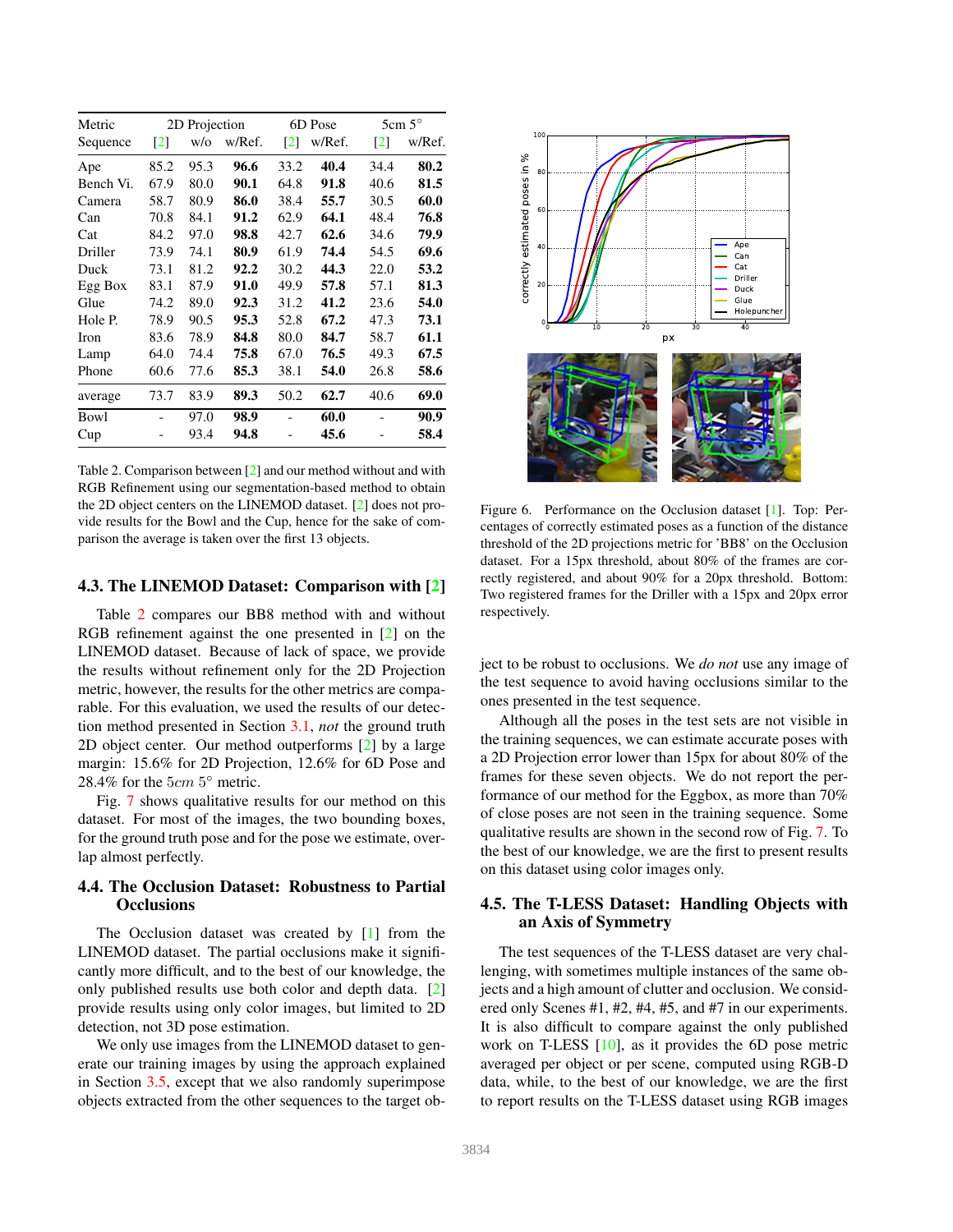<span id="page-7-2"></span>

Figure 7. Some qualitative results. First row: LINEMOD dataset; Second row: Occlusion dataset; Third row: T-LESS dataset (for objects of revolution, we represent the pose with a cylinder rather than a box); Last row: Some failure cases. From left to right: An example of a pose rejected by the 2D Projections metric, a failure due to the lack of corresponding poses in the training set, two examples from T-LESS rejected by the 6D pose metric, and one failure due to the fact that some objects are made of several instances of another object.

<span id="page-7-0"></span>

| Scene ID: [Obj. IDs]        | 6D Pose                 | Average |
|-----------------------------|-------------------------|---------|
| 1: $[2, 30]$                | 50.8, 55.4              | 53.1    |
| 2: [5, 6]                   | 56.5, 55.6              | 56.1    |
| 4: [5, 26, 28]              | 68.7, 53.3, 40.6        | 54.3    |
| 5: [1, 10, 27]              | 39.6, 69.9, 50.1        | 53.2    |
| $7: [1, 3, 13, 14, \dots]$  | 42.0, 61.7, 64.5, 40.7, |         |
| $7: \ldots$ 15, 16, 17, 18] | 39.7, 45.7, 50.2, 83.7  | 53.5    |

<span id="page-7-1"></span>Table 3. Our quantitative results on T-LESS [\[10\]](#page-8-2). Most of the errors are along the z axis of the camera, as we rely on color images.

only. Similarly to  $[10]$ , we evaluate the poses with more than 10% of the object surface visible in the ground truth poses. As shown in Table [3,](#page-7-1) the 6D Pose average per scene with our method is 54%. The object 3D orientation and translation along the  $x$  and  $y$  axes of the camera are typically very well estimated, and most of the error is along the  $z$  axis, which should not be surprising for a method using color images only.

## 4.6. Computation Times

Our implementation takes 140 ms for the segmentation, 130 ms for the pose prediction, and 21 ms for each refinement iteration, on an Intel Core i7-5820K 3.30 GHz desktop with a GeForce TITAN X. If there is only one object of interest, we can replace VGG by a specific network with a simpler architecture, the computation times then become 20 ms for the segmentation and 12 ms for the pose prediction, with similar accuracy.

## 5. Conclusion

Our "holistic" approach, made possible by the remarkable abilities of Deep Networks for regression, allowed us to significantly advance the state-of-the-art on 3D pose estimation from color images, even on challenging objects from the T-LESS dataset.

Acknowledgment: This work was funded by the Christian Doppler Laboratory for Semantic 3D Computer Vision.